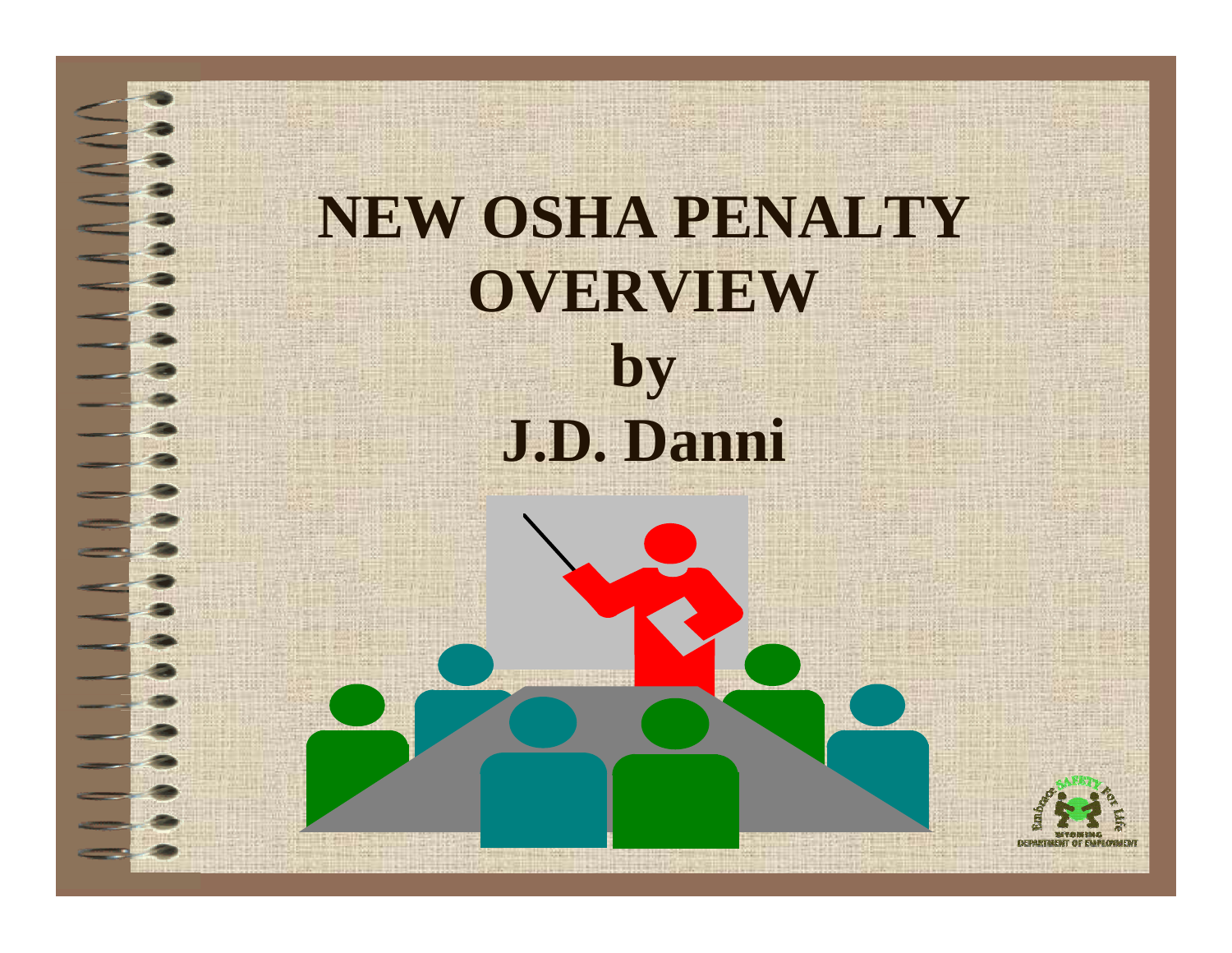### OSHA Act & Wyoming Safety Act

- • Willful or Repeat Violation shall be assessed a civil penalty up to \$70,000.
- • Serious Violation shall be assessed a civil penalty up to \$7,000.
- • Non-Serious Violation may be assessed a civil penalty up to \$7,000.

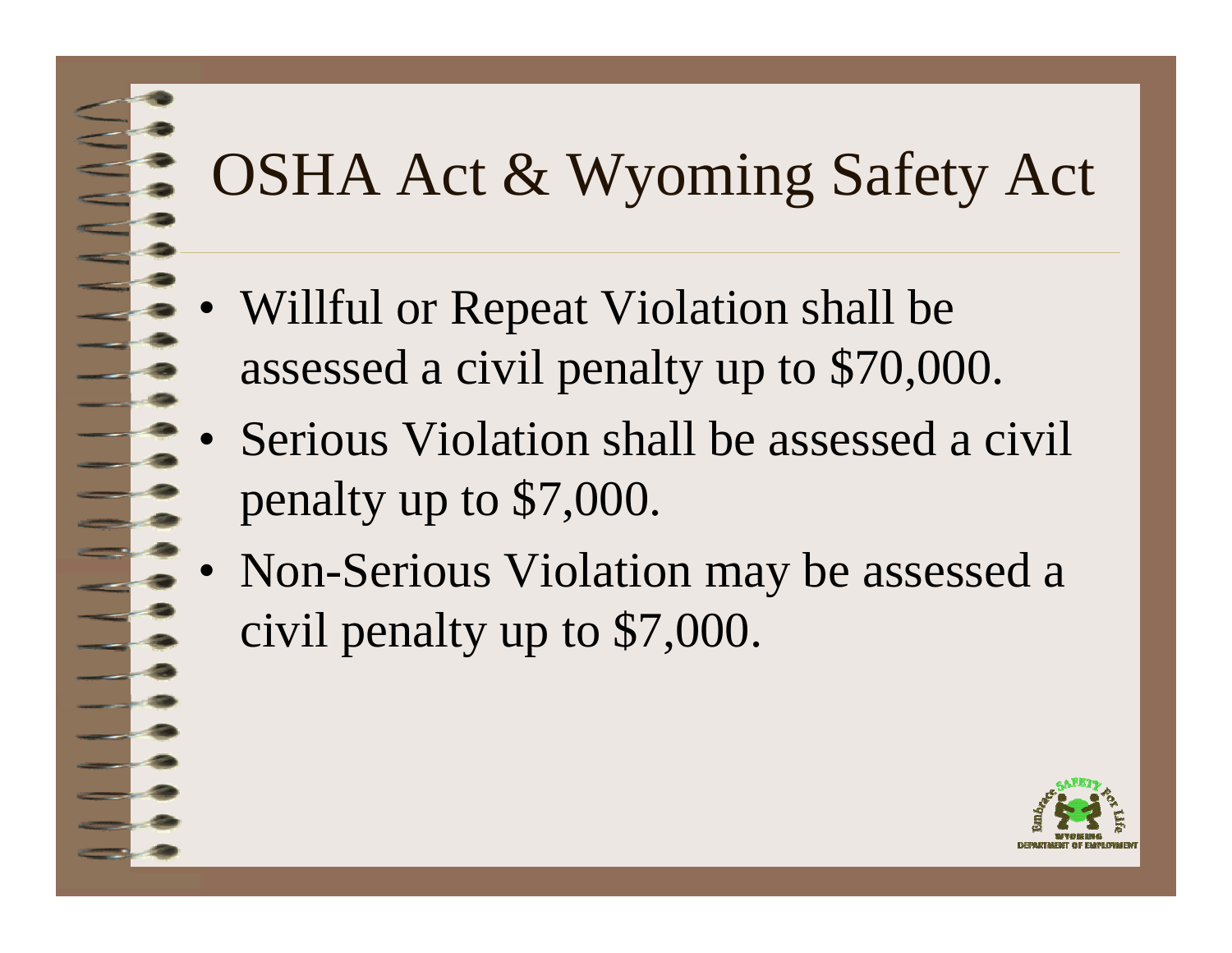# Why the Change?



- • Last year, Federal OSHA assembled a work group to evaluate the Agency's current penalty policies.
- • The general consensus of the group was that the Agency's penalties are too low for a deterrent effect.
- • Based on the groups findings, several administrative changes to the penalty calculation system are being made.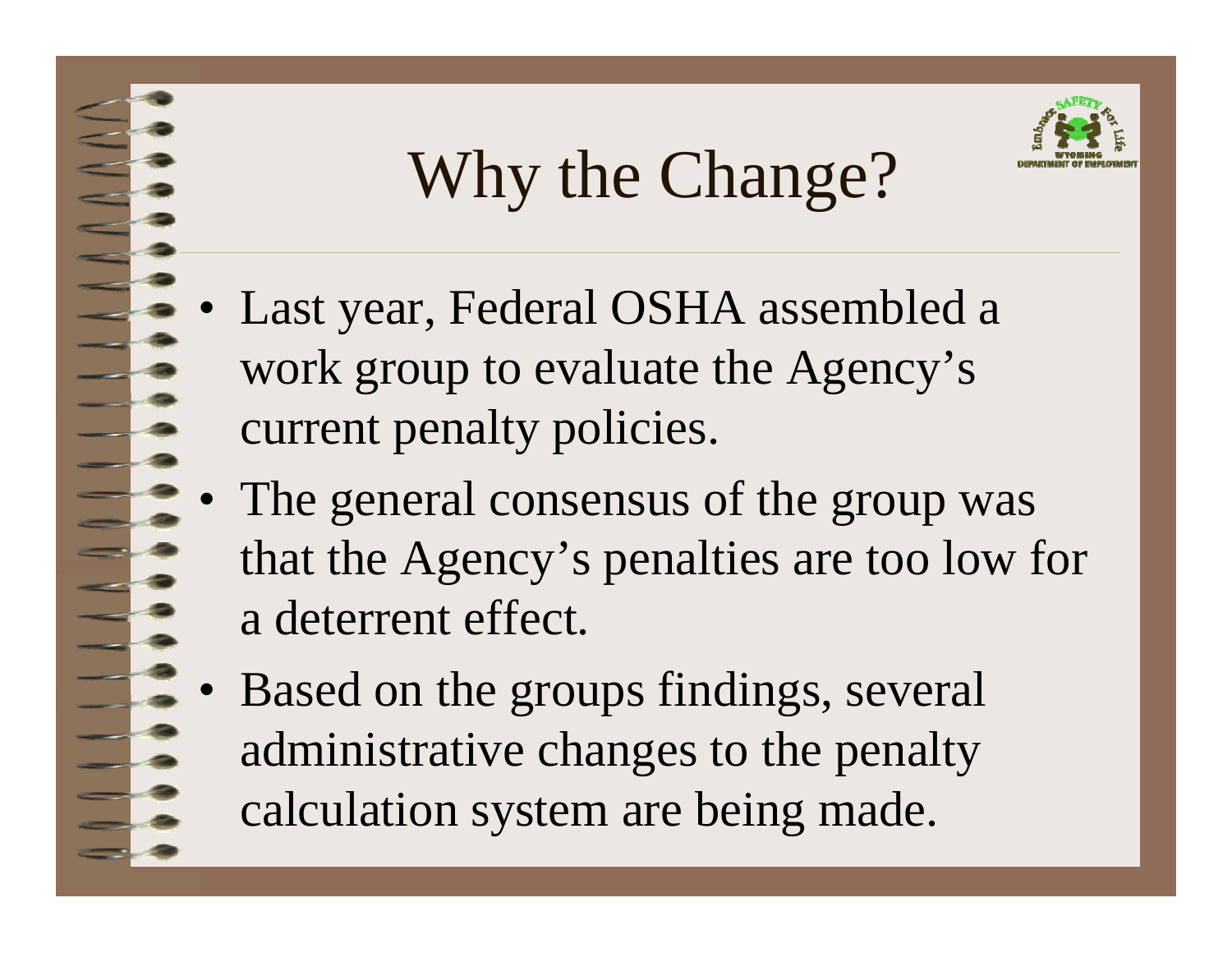## OSHA Citation Classifications

- Citations Without a Penalty
	- Non-Serious
- • Citations With a Penalty
	- Regulatory
	- Serious
	- Repeat
		- 1<sup>st</sup> Repeat
		- 2<sup>nd</sup> Repeat
	- Willful

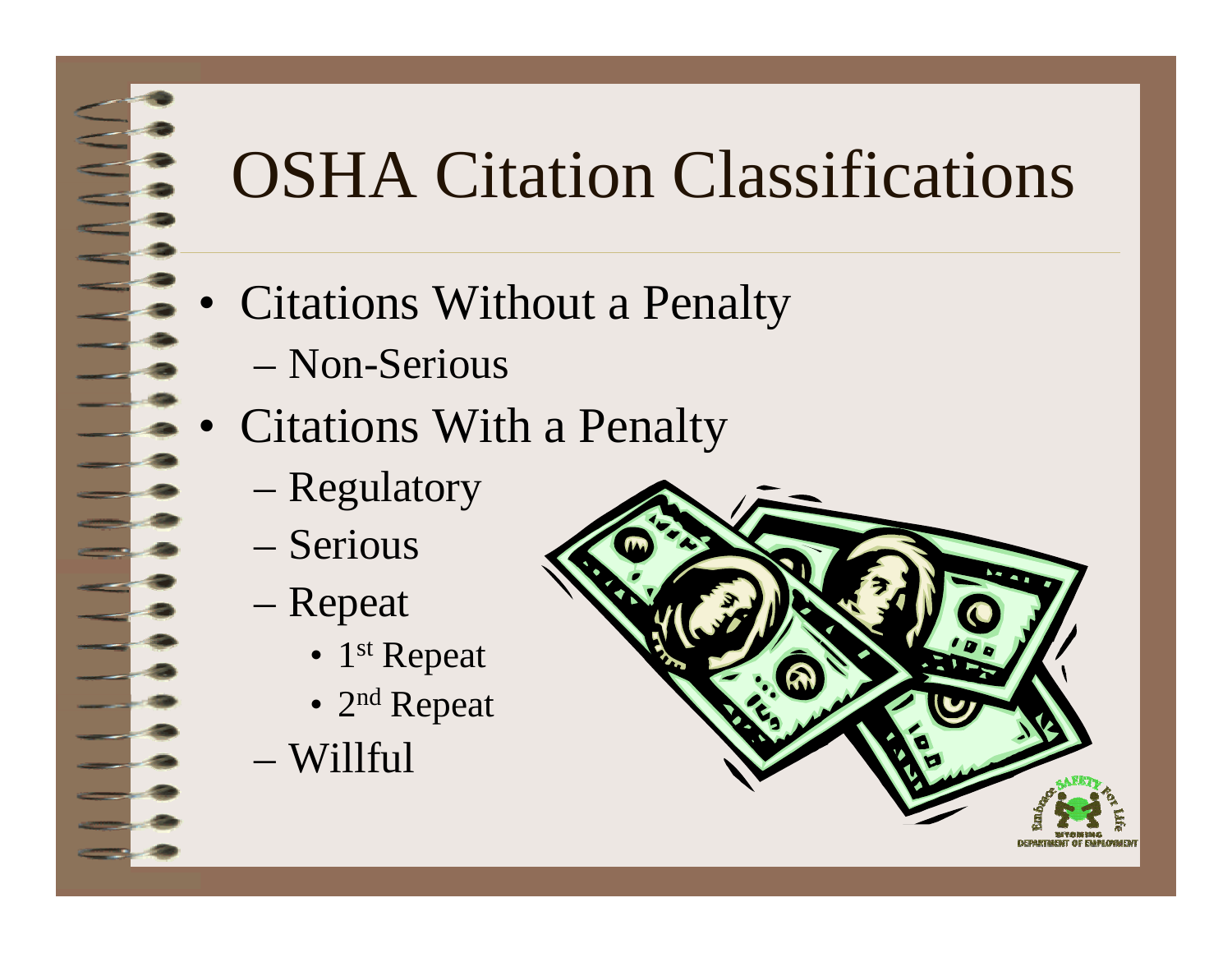### Determining Penalty Amounts



- •The gravity of a violation is the primary consideration in determining penalty amounts.
- • Gravity based penalty then is determined by two factors:
	- Severity
	- Probability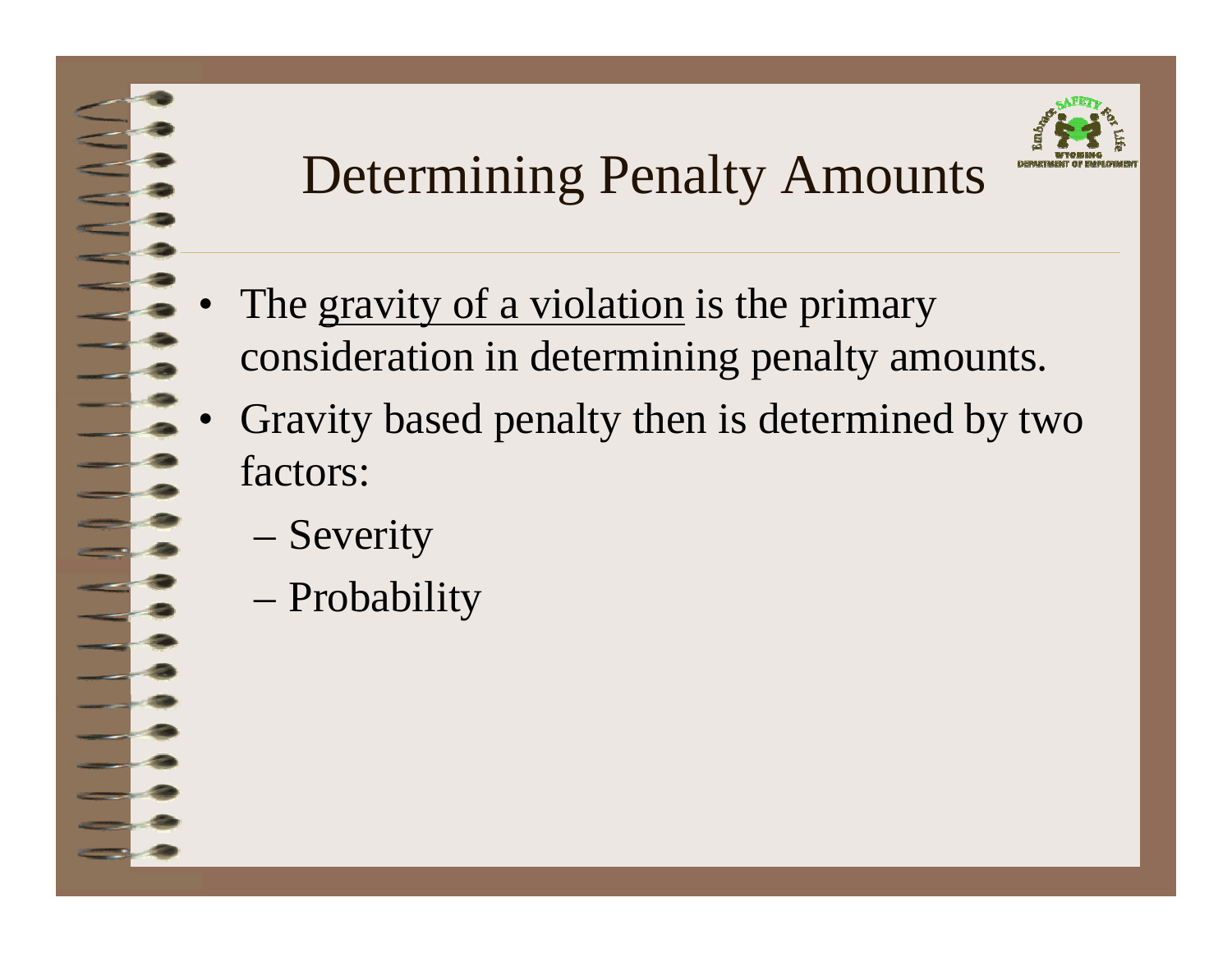### Current Penalty Amounts

• Penalty range between \$1,500 to \$5,000 depending on the Severity & Probability

| <b>Severity</b> | <b>Probability</b> | <b>GBP</b>              | Gravity  |
|-----------------|--------------------|-------------------------|----------|
| High            | Greater            | \$5,000<br>(or \$7,000) | High     |
| Medium          | Greater            | \$3,500                 | Moderate |
| Low             | Greater            | \$2,500                 | Moderate |
| High            | Lesser             | \$2,500                 | Moderate |
| Medium          | Lesser             | \$2,000                 | Moderate |
| Low             | Lesser             | \$1,500                 | Low      |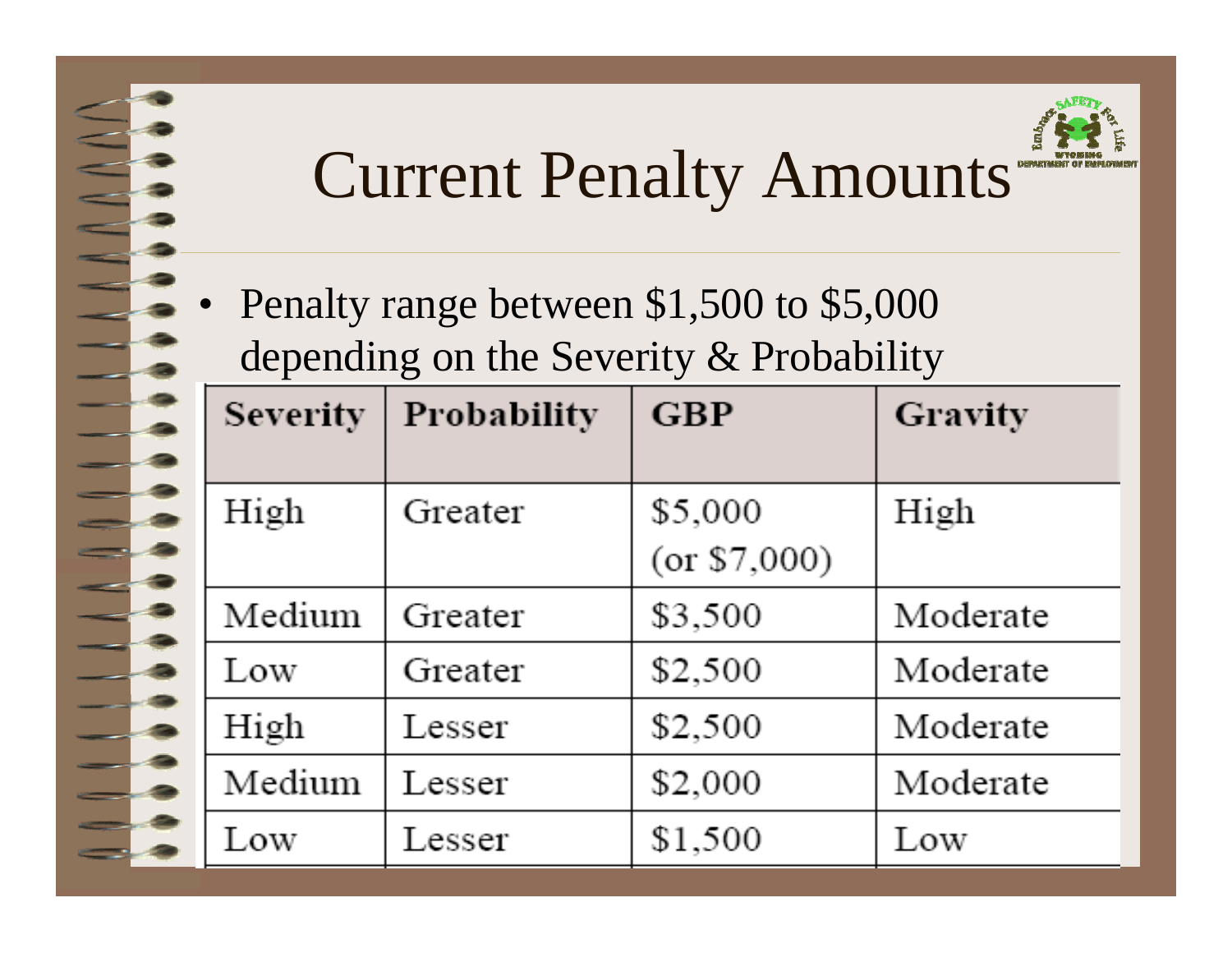

### Current Penalty Reductions

#### •Reduction for Size

- 1-25 employees **60%**
- 26-100 employees **40%**
- 101-250 employees **20%**
- 251 or more employees **None**

#### •Reduction for Good Faith

- Appropriate management commitment & employee involvement; Worksite analysis; Hazard prevention; S & H Training **25%**
- Document & Effective S & H Management System (i.e. safety minutes, documented training, etc) **15%**
- • Reduction for History
	- Employer has not been cited (serious, repeat, willful) by Wyoming OSHA within the last three years. **10%**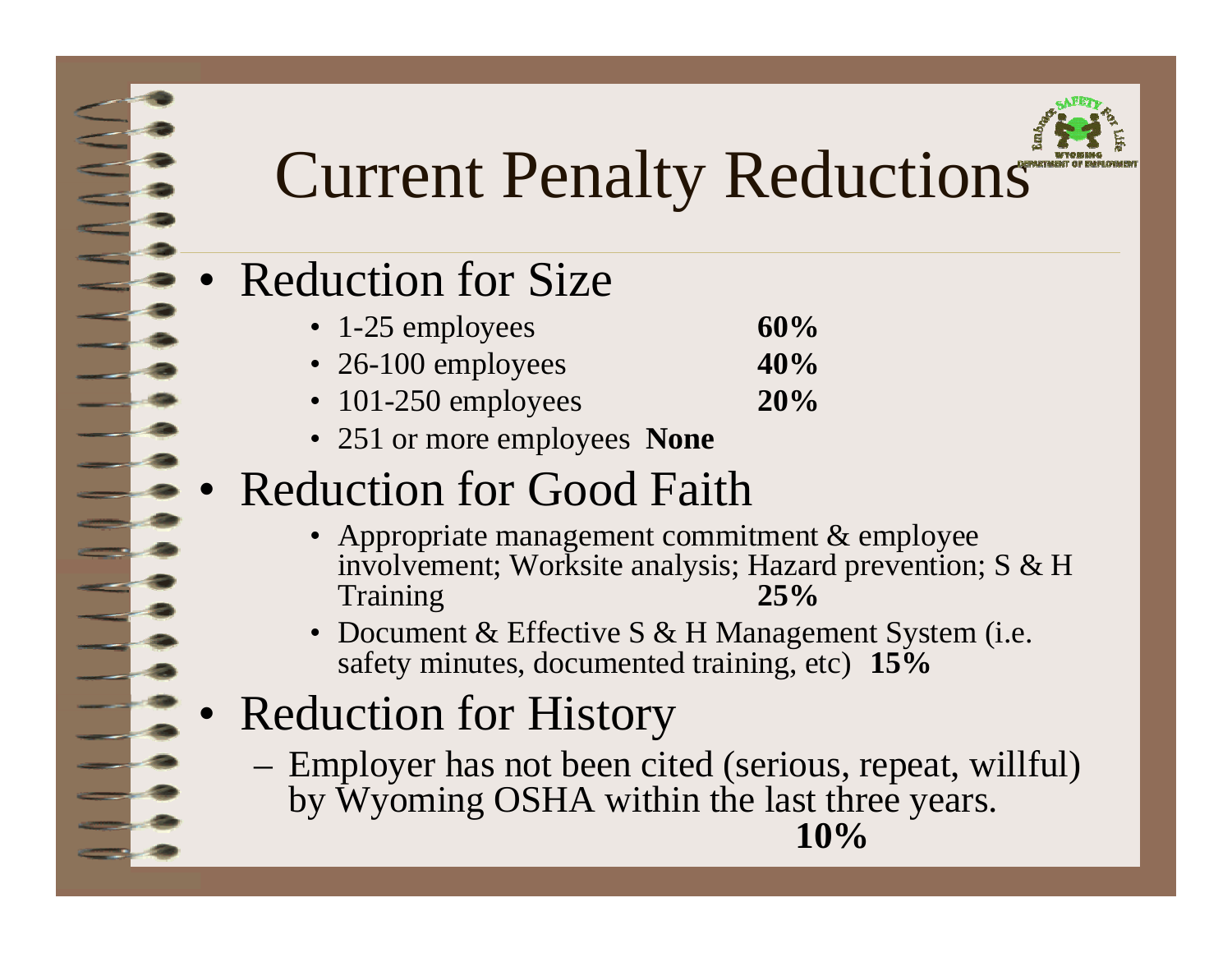Administrative Changes

•

 Penalty range between \$3,000 to \$7,000 depending on the Severity & Probability

| Severity | Probability | <b>GBP</b> | Gravity  |
|----------|-------------|------------|----------|
| High     | Greater     | \$7,000    | High     |
| Medium   | Greater     | \$6,000    | Moderate |
| Low      | Greater     | \$5,000    | Moderate |
| High     | Lesser      | \$5,000    | Moderate |
| Medium   | Lesser      | \$4,000    | Moderate |
| Low      | Lesser      | \$3,000    | Low      |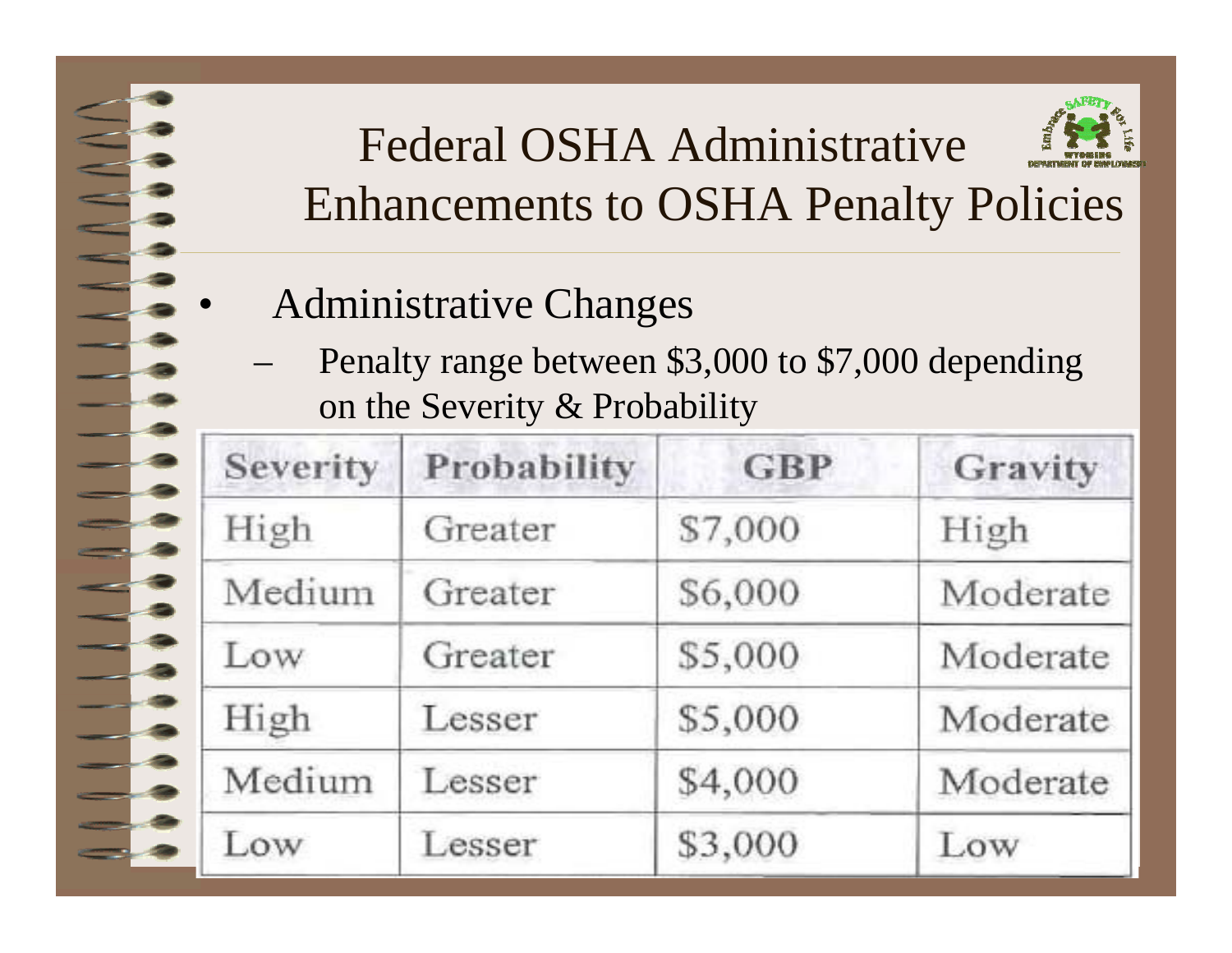- • New Penalty Reduction
	- Reduction for Size
		- 1-25 employees **40%**
		- 26-100 employees **30%**
		- 101-250 employees **10%**
		- 251 or more employees **None**
	- Reduction for Good Faith **(SAME)**
		- Appropriate management commitment & employee involvement; Worksite analysis; Hazard prevention; S & H Training **25%**
		- Document & Effective S & H Management System (i.e. safety minutes, documented training, etc) **15%**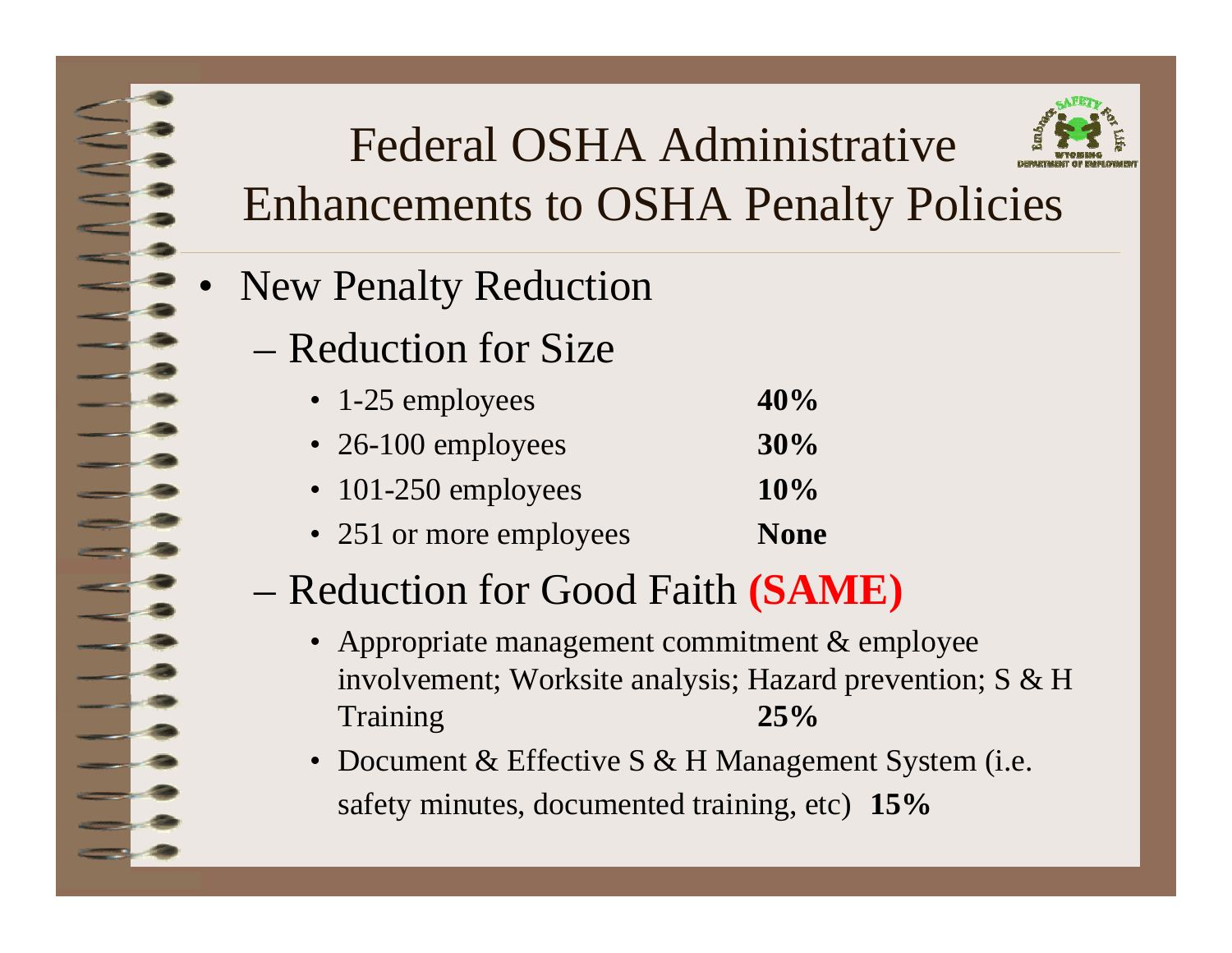Reduction for History

- Employer has not been cited (serious, repeat, willful) by Wyoming OSHA within the last **five** years. **10%**
- History Increase If employer had been cited for a high gravity serious, willful, repeat, or failure-toabate violation with in the previous **five** years – **10% increase to penalty**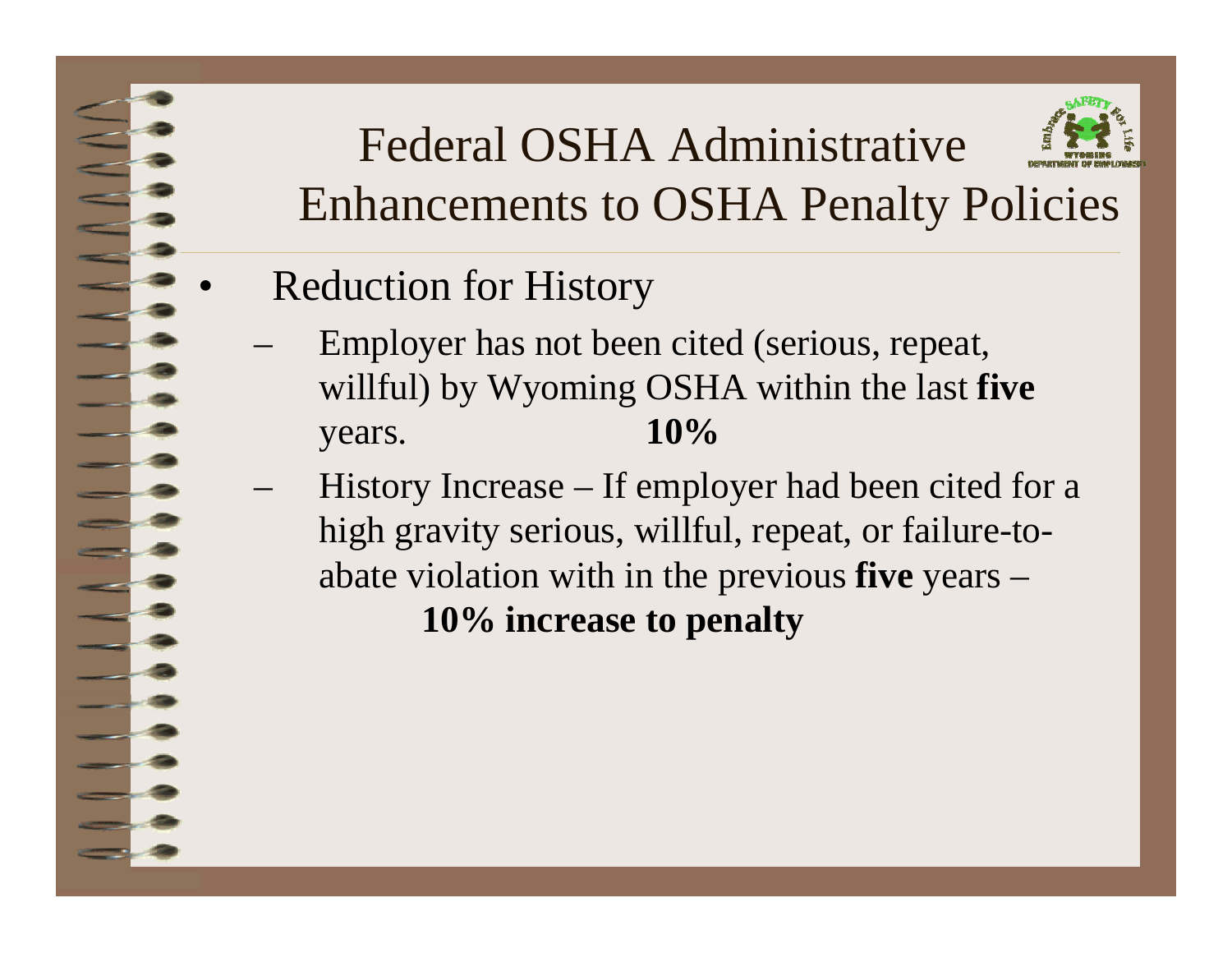- • Penalty Calculation
	- Penalties will be calculated **serially** instead of total summed percentage reduction.

Sample Moderate Gravity Penalty Comparison: Summed versus Serially Calculation

| <b>Sample Data</b> | Summed                             | Serially*             |  |
|--------------------|------------------------------------|-----------------------|--|
| High/Lesser        | \$5,000                            | \$5,000               |  |
| History $(10\%)$   |                                    | $$4,500 - 10\%$       |  |
| Good Faith (15%)   |                                    | $$3,825 - 15\%$       |  |
| Quick Fix $(15%)$  |                                    | $$3,251 - 15\%$       |  |
| Size $(30\%)$      | $10\% + 15\% + 15\% + 30\% = 70\%$ | $$2,275 - 30\%$       |  |
| Result             | \$1,500                            | $$2.275$ <sup>T</sup> |  |
| $1 - T$            |                                    |                       |  |

 $\uparrow$  - Results in an increase of approximately 50%

\* - No proposed penalty shall exceed the statutory limit for a serious violation or \$7,000.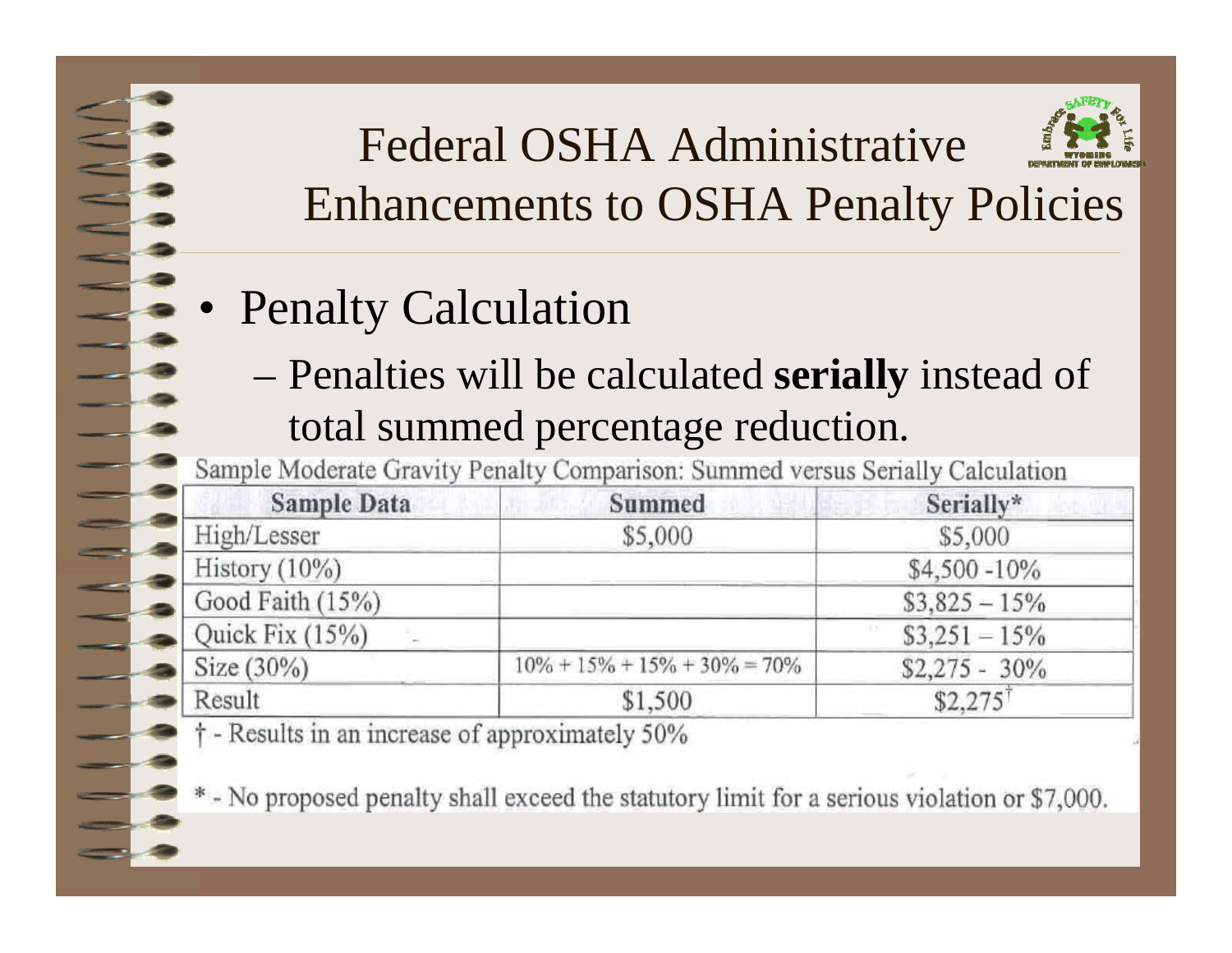## **Repeat Violations**

- • Calculated as "serious" violations.
	- Less than 250 employees:
		- 1st repeat gravity based penalty is multiplied by 2
		- 2nd repeat gravity based penalty is multiplied by 5
	- 251 employees or more:
		- 1st repeat gravity based penalty is multiplied by 5
		- 2nd repeat gravity based penalty is multiplied by 10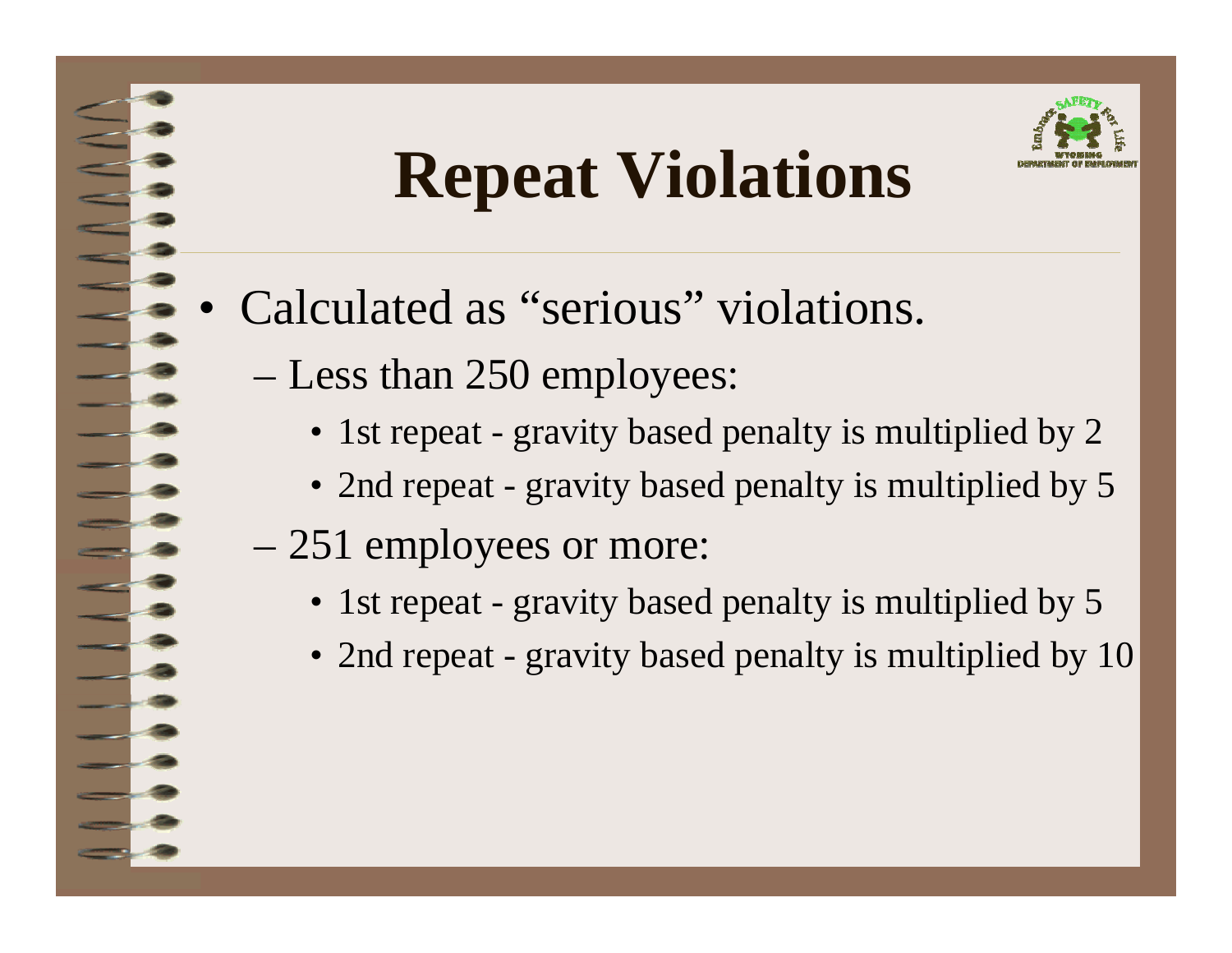- • Reduction at Informal Conferences
	- There will be limitations on how much can be given at the Informal Conferences.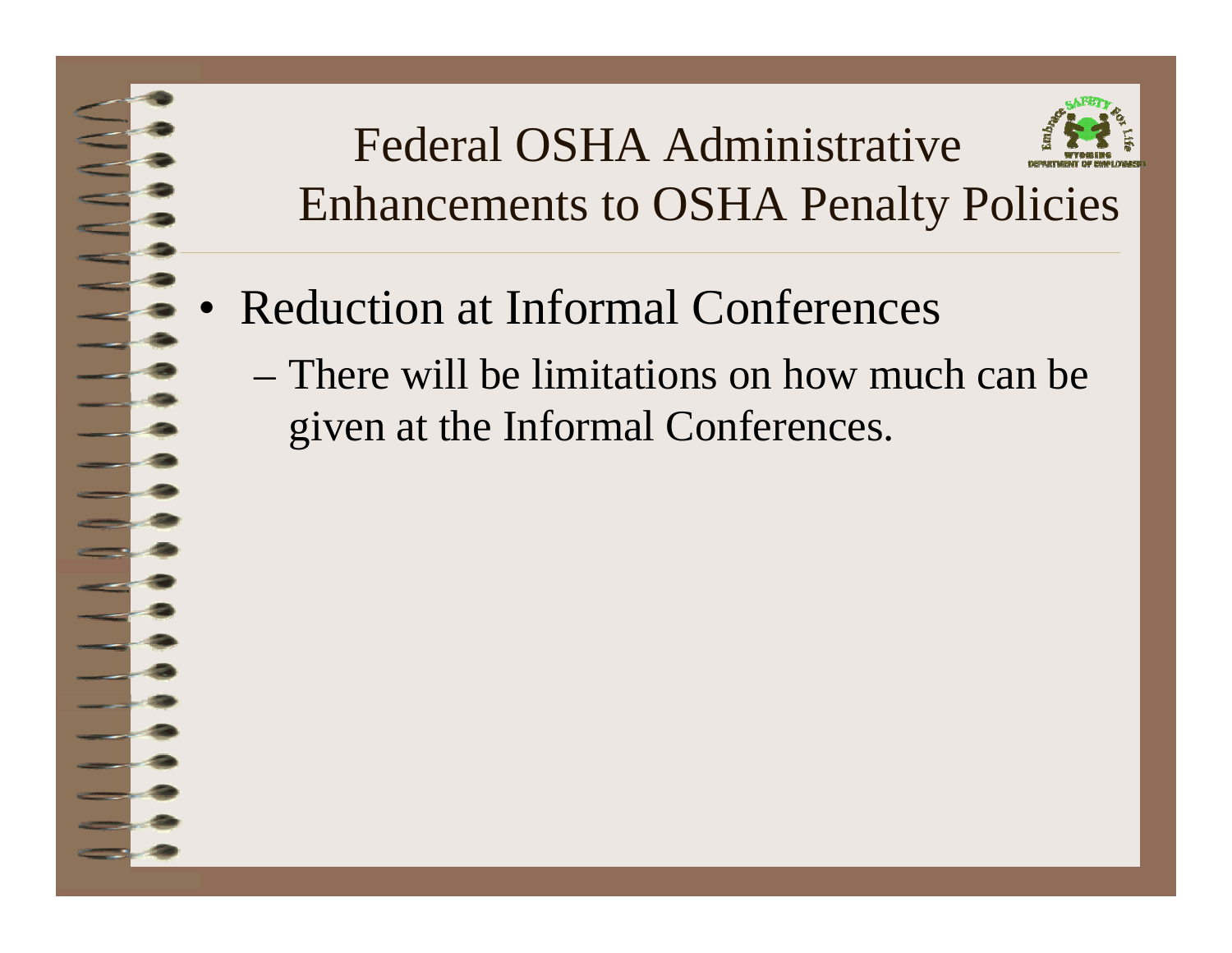Average penalty for a serious will increase from approximately \$1,000 to an average of \$3,000 to \$4,000.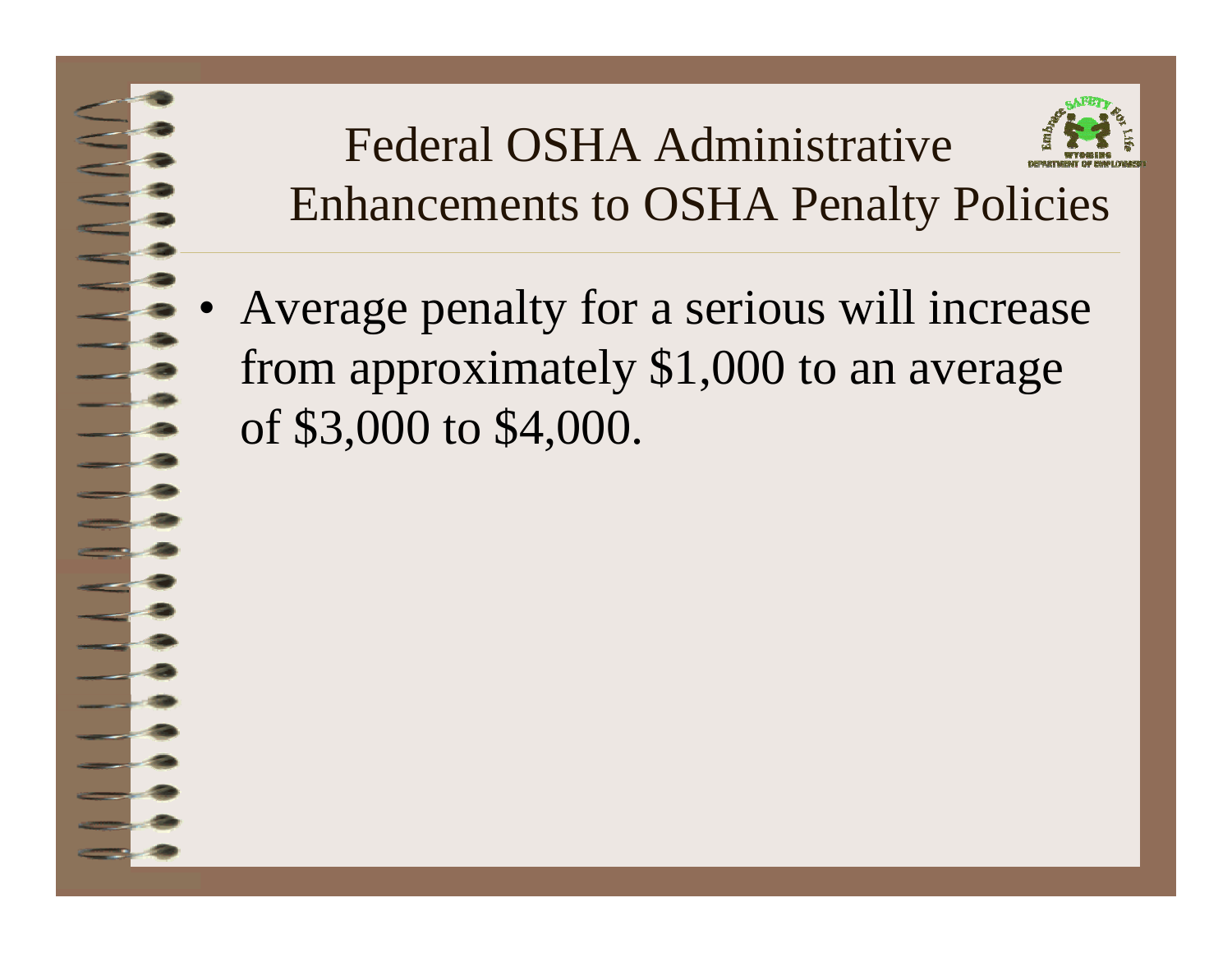

- Small employer calculation (0-25 employees):
	- Old Penalty Calculation

- •Penalty amount can range between \$375 to \$1,000
- New Penalty Calculation
	- • Penalty amount can range between \$1,950 to \$3,000
- An increase between 3 to 5.5 times.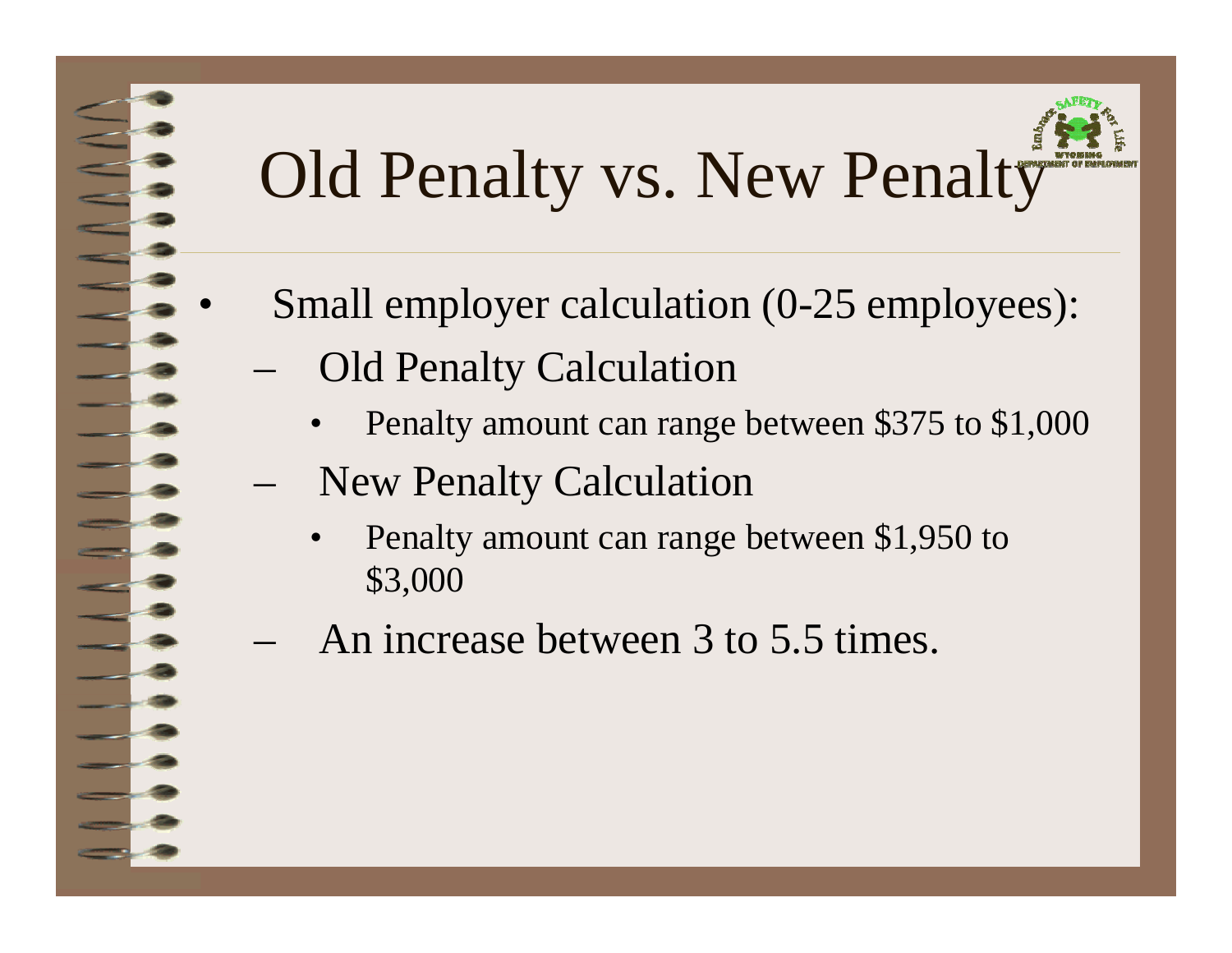- Medium employer calculation (26-100 employees):
- Old Penalty Calculation

- •Penalty amount can range between \$875 to \$1,500
- New Penalty Calculation
	- • Penalty amount can range between \$2,275 to \$3,500
- An increase between 2.3 to 2.6 times.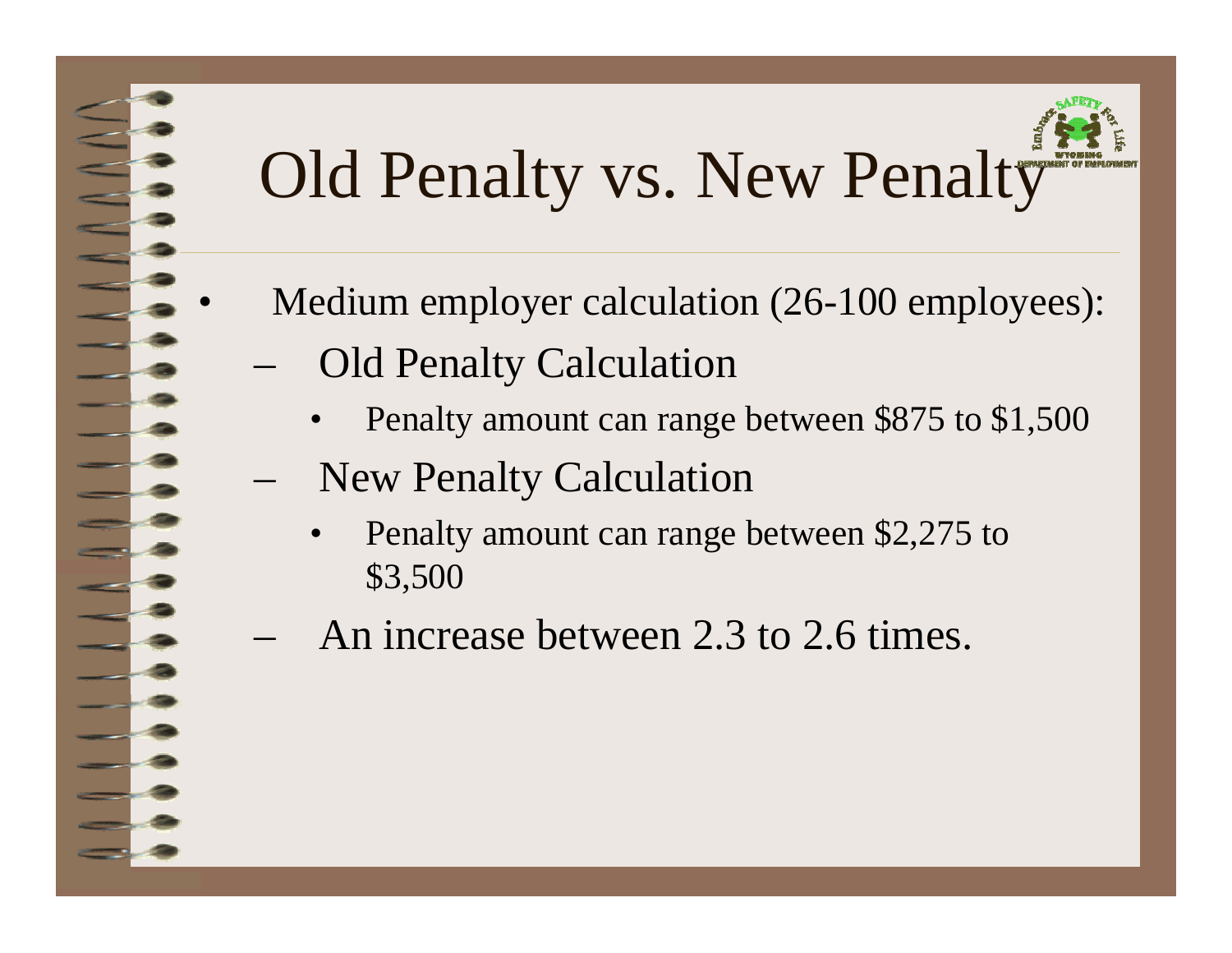Semi-large employer calculation (101- 250 employees):

- Old Penalty Calculation
	- •Penalty amount can range between \$1,345 to \$2,000
	- New Penalty Calculation
		- • Penalty amount can range between \$2,925 to \$4,500
- An increase about 2.25 times.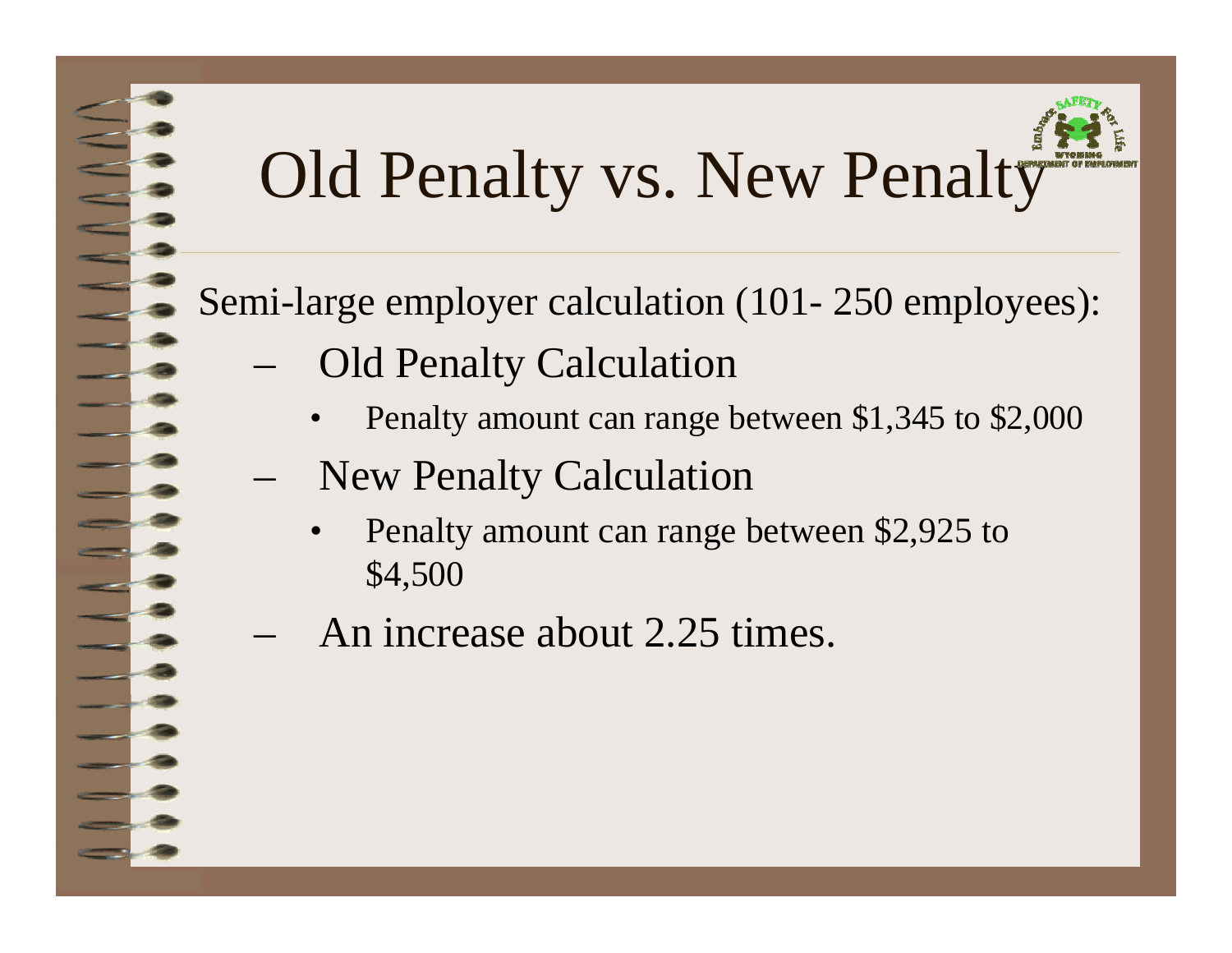#### Large employer calculation  $(251+$  employees):

- Old Penalty Calculation
	- •Penalty amount can range between \$1,875 to \$2,500
- New Penalty Calculation
	- • Penalty amount can range between \$3,250 to \$5,000
- An increase of about 2 times.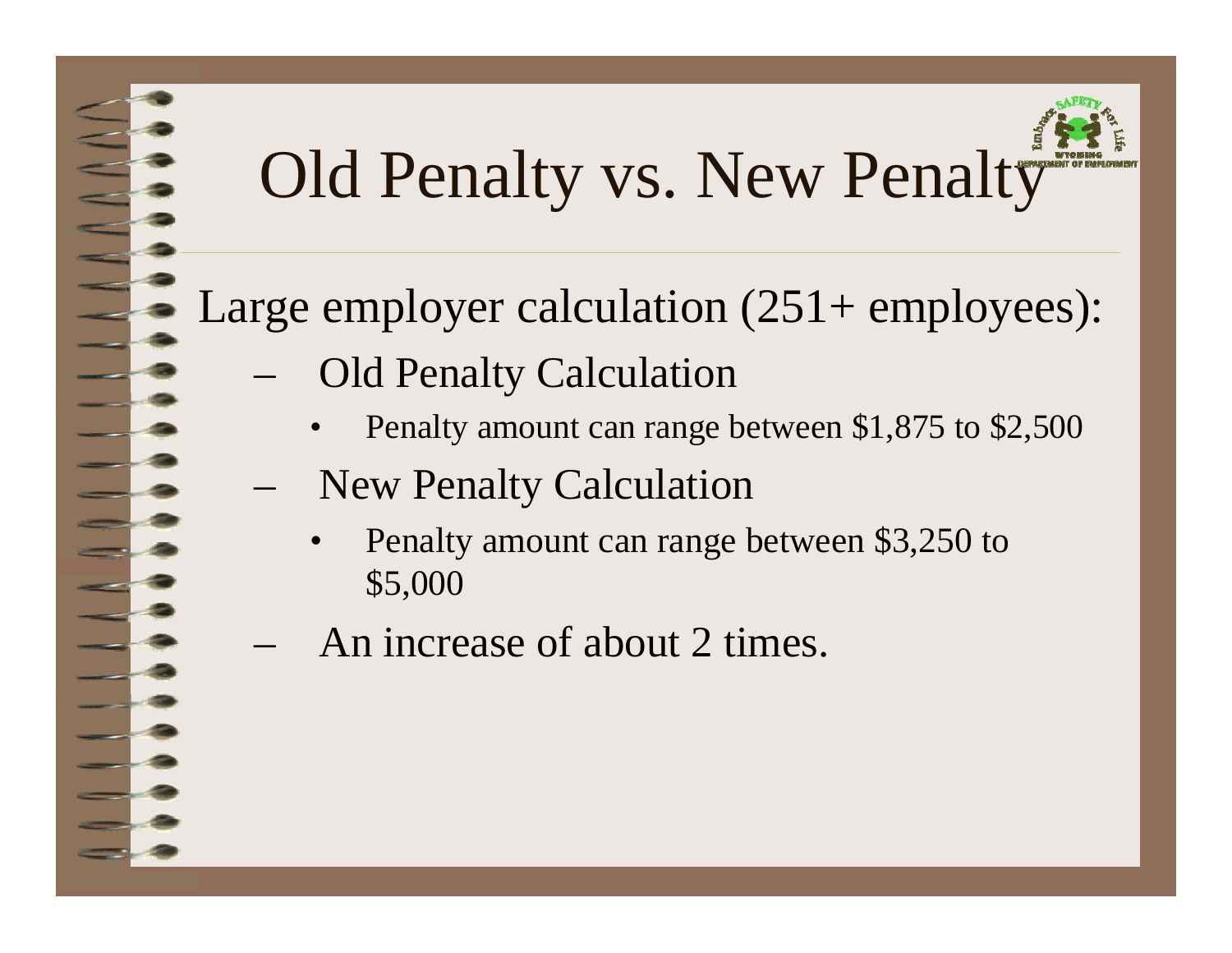### Time Frame?



- •Federal OSHA started 10/01/10.
- • Federal OSHA is saying State Plan Programs have 6 months to adopt an identical or at least as effective penalty policy.
- • Wyoming OSHA will adopt identical.
	- Start beginning of the year (estimate)
	- Give time to inform employers of the changes.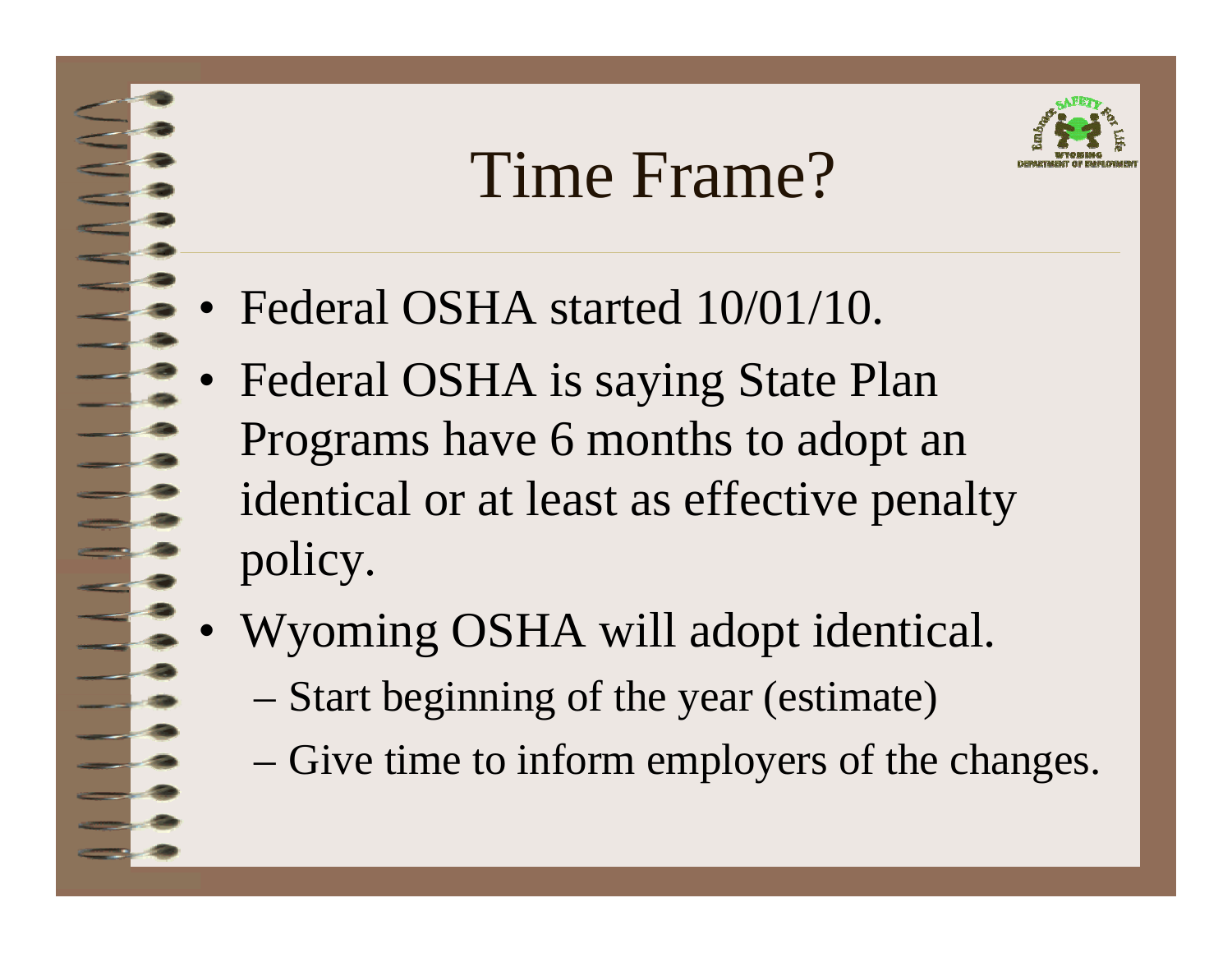

What to do?

- Consultation OSHA
- • Implement a effective Safety & Health Program
- Do self-inspection and audits (Find & Fix)
- •WOGISA
- •Train employees and supervisors
- •Safety is everybody's responsibility